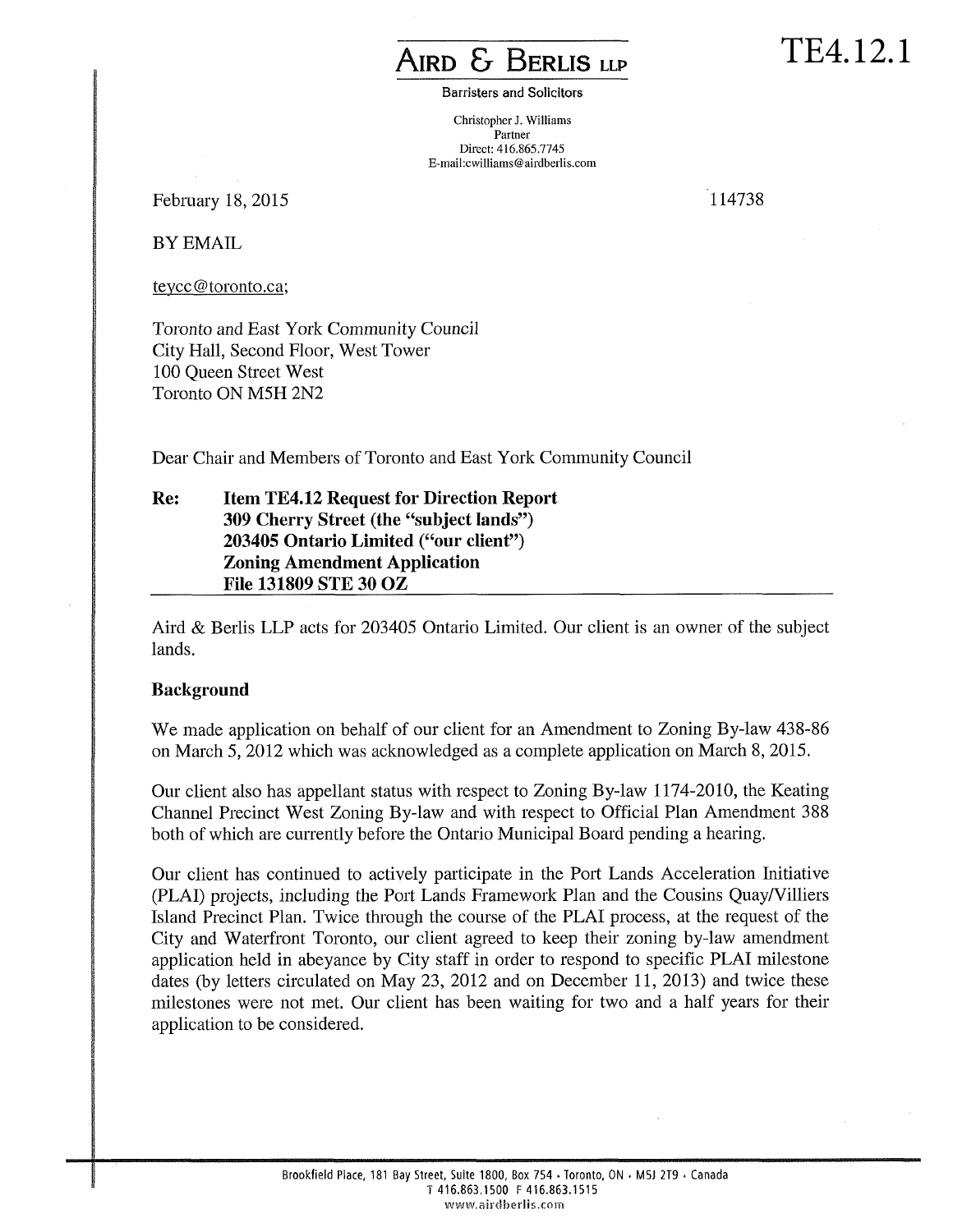j

At the risk of sounding repetitive, in our letter dated December 11, 2013 we advised the Director of Community Planning, Toronto and East York District that our client was prepared to keep their zoning by-law amendment application held in abeyance by City staff until the end of the first Quarter of 2014 in recognition of the fact that our client and their consultants were actively engaged with the City and Waterfront Toronto in the Port Lands Acceleration Initiative, including an ongoing precinct planning exercise. In September 2014 we again wrote the Director and requested confirmation that the staff had indeed resumed active processing of our client's application.

In September 2013 we advised the City Solicitor, in response to the City's circulation of a Draft Procedural Order dealing with the organization of the Central Waterfront Secondary Plan hearings, that our client would stand down its participation at the OMB to that of a watchdog brief pending the completion of the Cousins Quay/ Villiers Island precinct planning exercise which had been targeted for completion by the end of the first quarter of 2014, prior to the next phase of the Central Waterfront OMB Hearings. Our client's decision was made with a clear expectation of an implementing zoning by-law for their property at 309 Cherry Street being passed by Council at that time.

As a result of the repeated delays, and with no apparent other option(s), on October 31, 2014 our client appealed its private amendment application.

## **Request for Direction Report, Item TE4.12 : TEYCC February 18 2015**

We have received Notice and reviewed the staff report which will be considered by the Toronto and East York Community Council at its meeting February 18, 2015.

Recommendation (1) of the report recommends that City Council direct the City Solicitor request that the Ontario Municipal Board not schedule a hearing on our client's appeal of its zoning amendment application for 309 Cherry Street.

We reserve our right to review and respond to any Notice of Motion filed before the Ontario Municipal Board with respect to any such deferral to ensure our client's rights to a fair hearing on the merits of their application are not prejudiced in the context of the ongoing proceedings relating to the Central Waterfront. It is important that the schedule of our client's application be considered concurrent with the settlement of other waterfront appeals.

Our client's application for an Amendment to the Zoning By-law was submitted in March 2012 to be included as part of and in the context of the Port Lands Acceleration Initiative. Our client's application has continually had regard to the broader municipal initiatives. Our client's zoning amendment application includes regulations pertaining to the use of a holding zone designation pending implementation of the final flood mitigation measures.

Notice of Approval to Proceed with the Undertaking pursuant to Section 9 of the Environmental Assessment Act for the Environmental Assessment for the Don Mouth